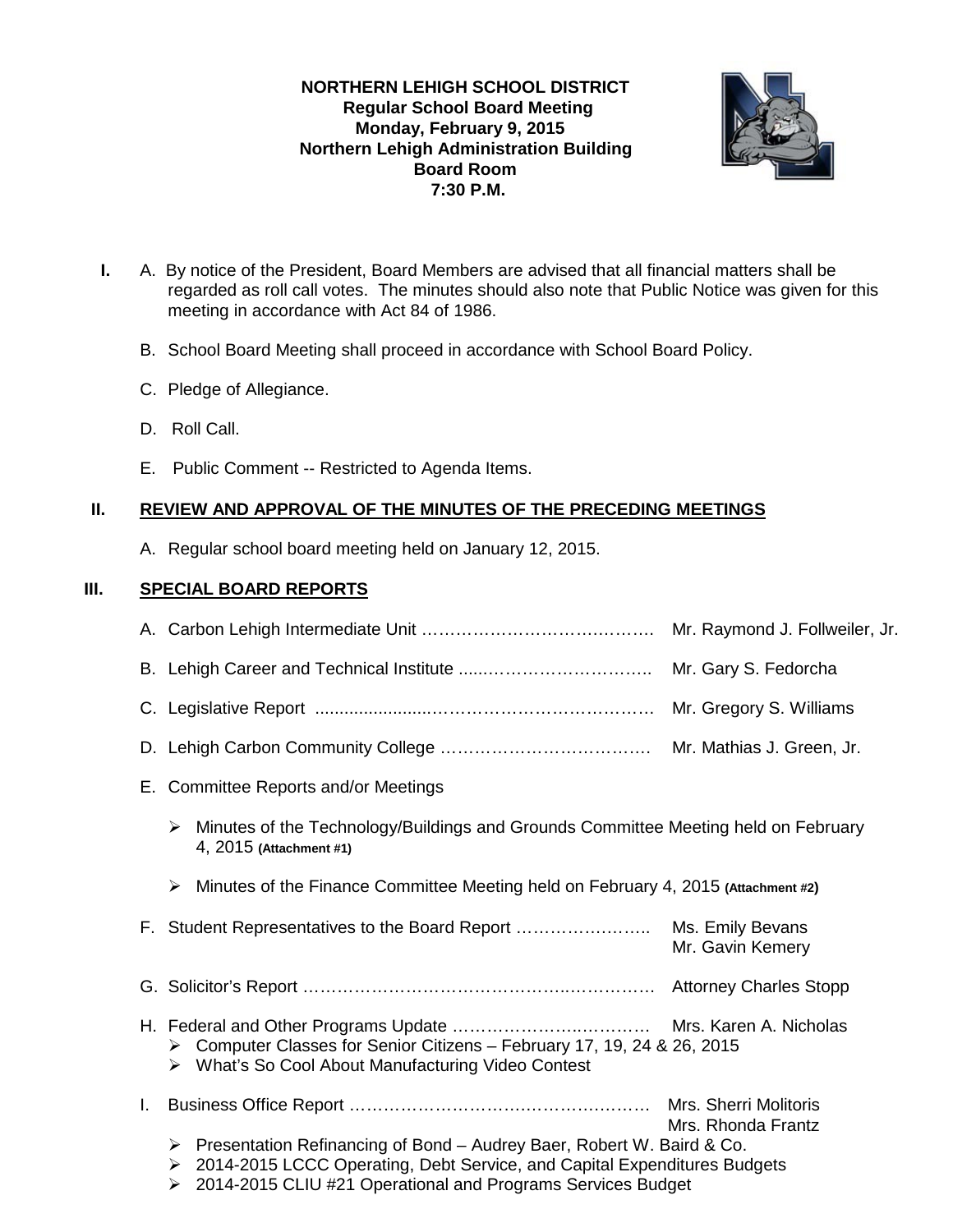- J. Superintendent's Report ………………..………………….……….. Mr. Michael W. Michaels  $\triangleright$  National School Counselor's Week – February 2-6, 2015
- K. An executive session will be held at 6:30 p.m. in the Administration Office Conference Room.

#### **IV (a). PERSONNEL**

A. Uncompensated Leave of Absence

Approve a continuation of an uncompensated leave of absence for employee #260 beginning January 19, 2015 until the end of the 2014-2015 school term. Employee plans to return to her current position upon release from her attending physician.

#### **IV (b). PERSONNEL**

#### A. Appointment -Non-Instructional

| 1. Kerry Hill*                                         |                                                        |  |
|--------------------------------------------------------|--------------------------------------------------------|--|
| Assignment:                                            | Slatington Elementary Office Aide replacing Diana      |  |
|                                                        | Beltran who resigned.                                  |  |
| Salary:                                                | \$10.40 Per Hour/4.5 Hours Per Day/5 Days Per Week     |  |
|                                                        | up to 180 Student Days per days as needed according to |  |
|                                                        | language in MOU                                        |  |
| Effective:                                             | February 10, 2015                                      |  |
| *60 Day probationary period ending April 10, 2015      |                                                        |  |
| * Pending Verification of Missing Personnel File Items |                                                        |  |

2. Ann Marie Belo

Assignment: Middle School Cook's Helper replacing Melanie Mohr. Salary: **\$9.00 Per Hour/2.5 Hours Per Day/5 Days Per Week** up to 180 Student Days per year plus additional cleaning days as needed (2013-2017 Educational Support Personnel CBA) Effective: February 10, 2015

**\*60 Day probationary period ending April 10, 2015**

B. Change of Status - Non-Instructional

| Angela Henninger |                                                      |
|------------------|------------------------------------------------------|
| From:            | Part Time Slatington Elementary School Cook's Helper |
| To:              | Full Time Slatington Elementary School Cook's Helper |
| Salary           | No Change in Salary                                  |
| Effective:       | January 20, 2015                                     |

#### C. Family Medical Leave

1. Approve the request of employee #3360 to take a Family Medical Leave beginning on or about March 9, 2015, for the birth of her third child. Employee is requesting to use accumulated sick and personal days. Upon exhaustion of sick days and personal days, she is requesting a family medical leave until the end of the 2014-2015 school year. Employee plans to return to her current teaching position at the beginning of the 2015- 2016 school year.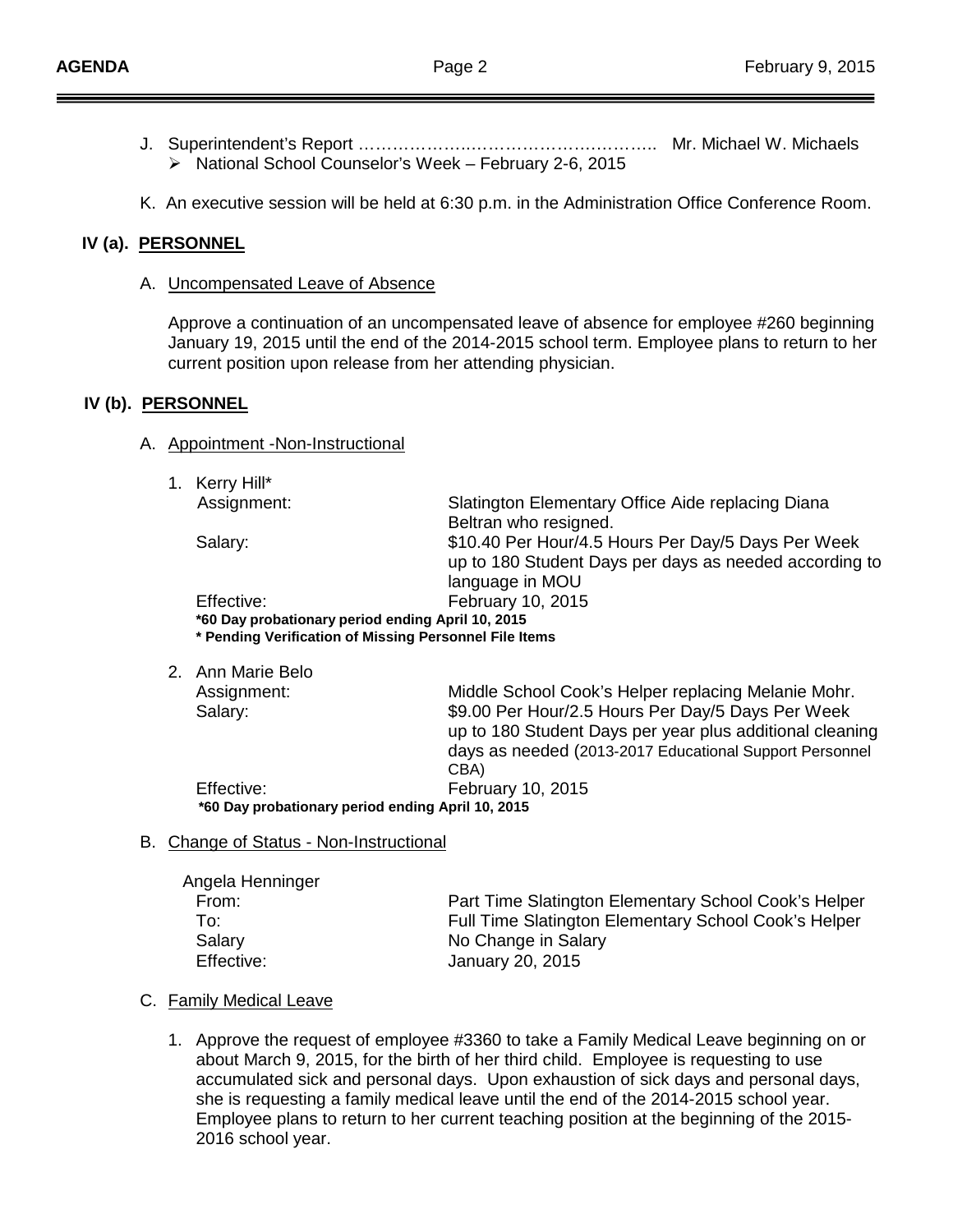- 2. Approve the request of employee #5220 to take a Family Medical Leave beginning March 12, 2015, for her own medical reasons. Employee is requesting to use accumulated sick days in conjunction with her leave. Employee plans to return to her current position upon release of her attending physician.
- 3. Approve the request of employee #6849 to take a two week Family Medical Leave beginning on or about January 27, 2015, for the birth of a child. Employee is requesting to use ten (10) sick days in conjunction with the family medical leave.
- D. Salary Adjustments

Acknowledge the following teacher who has completed the requirements per the Collective Bargaining Agreement that would entitle them to a salary increase for the second half of the 2014-2015 school year:

| Derek Long<br>From:      | Step 7B      |
|--------------------------|--------------|
| To:                      | Step 7B+24   |
| Kara Richardson<br>From: | Step 5B      |
| To:                      | Step $5B+24$ |

# E. **Substitute**

1. Instructional

 Approve the following substitute teachers for the 2014-2015 school year at the 2014-2015 substitute teacher rates as approved on the Supplementary Personnel Salary Schedule:

Angel Gerould – Elementary, Mid-Level English, Reading Specialist and Family Consumer Sciences

# F. Co-Curricular Volunteers 2014-2015

|                 | * Pending Verification of Missing Personnel File Items |  |
|-----------------|--------------------------------------------------------|--|
| Sherilyn Jones* | <b>Musical Choreographer</b>                           |  |
| Arielle Dentith | <b>Assistant Softball Coach</b>                        |  |

## **V. POLICY**

## **VI. CONFERENCES**

## **VII. CURRICULUM AND INSTRUCTION**

- A. Approve the resolution to identify Official Local School District Holidays (OLSDH) in accordance with PA School Code Section 1502. **(Attachment #3)**
- B. Approve the 2015-2016 Northern Lehigh School District Calendar as presented. **(Attachment #4)**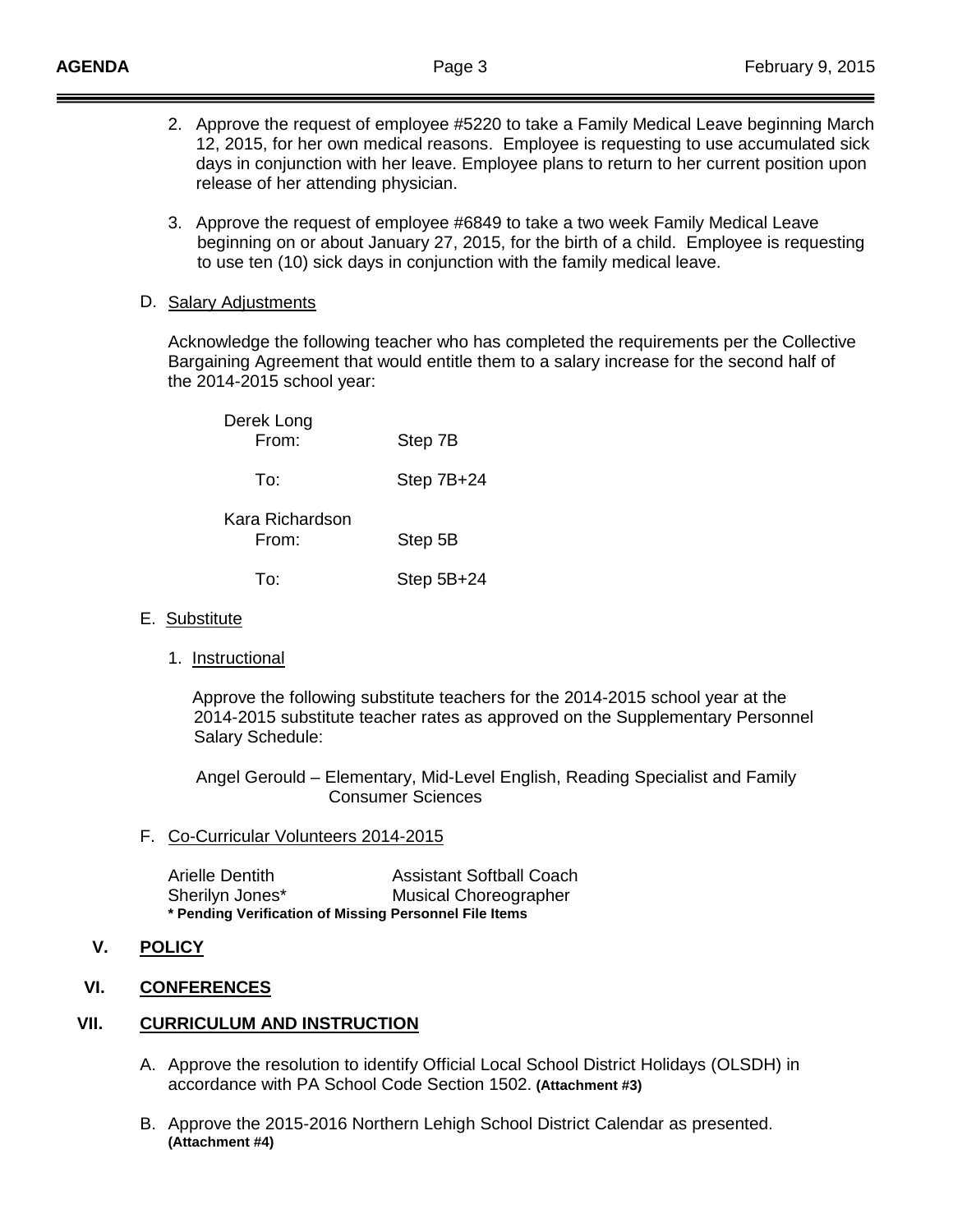#### **VIII. OLD BUSINESS**

#### **IX. NEW BUSINESS**

#### **X. FINANCIAL**

- A. Approve the Following Financial Reports:
	- 1. General Fund Account month of December
	- 2. NLMS Student Activities Account month of December
	- 3. NLHS Student Activities and Scholarship Account month of December
- B. Approve the Following List of Bills:
	- 1. General Fund months of January and February
	- 2. Refreshment Stand month of January
	- 3. Cafeteria Fund month of January
- C. Lehigh Carbon Community College 2015-2016 Budget

Approve a resolution regarding the 2015-2016 Lehigh Carbon Community College Sponsor contribution Budget. Total expenditures equal \$6,186,337.00 which represents no change over the 2014-2015 budget. Northern Lehigh's share of the total budget is \$216,979.00, a decrease of \$7,256.00 or (3.2%). A copy of the budget was distributed at the January 12, 2015 school board meeting. **(Attachment #5)**

D. Carbon Lehigh Intermediate Unit 2015-2016 Budget

Approve a resolution regarding the 2015-2016 Carbon Lehigh Intermediate Unit Operational and Program Services budget. Total expenditures equal \$3,068,411.00 an increase of \$129,675.00 (4.4%) over the 2014-2015 budget. Northern Lehigh's share is proposed to be \$20,298.00 an increase of \$332.00 from the 2014-2015 budget. A copy of the budget was distributed at the January 12, 2015 school board meeting. **(Attachment #6)**

- E. Accept the 2013-2014 audit and management report for the single audit ending June 30, 2014. A copy of the audit was distributed at the January 12, 2015 school board meeting.
- F. Authorize Administration to enter into contract with Snyder Hoffman and Associates to design, engineer and assist with the bidding of the cooling tower replacement and boiler replacement at Peters Elementary with a not to exceed amount of \$19,550 to be paid from the Capital projects account. **(Attachment #7)**
- G. Authorize Administration to enter into a contract with Tremco Roofing to install a new Alphaguard roofing system with a 20 year warranty on the west wing of Peters Elementary. The project is through state bid and estimated to cost between \$220,000.00 and \$235,000.00 to be paid from the long range maintenance fund balance in the 2015-2016 school year. **(Attachment #8)**

## **XI. LEGAL**

## **XII. CORRESPONDENCE**

## **XIII. INFORMATION**

A. Minutes of the Carbon Lehigh Intermediate Unit Board of Directors meetings held on December 15, 2014.